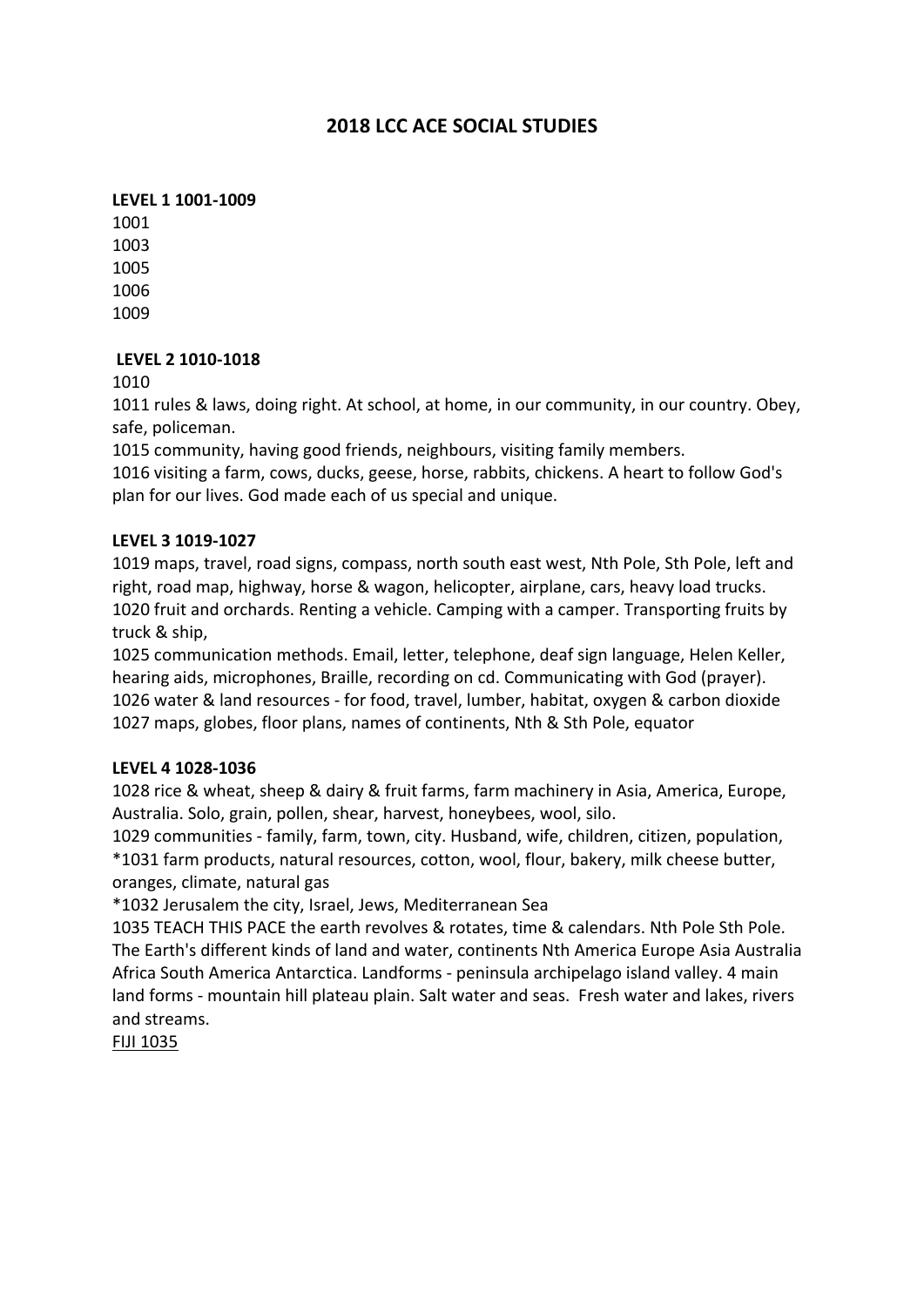# **LEVEL 5 1037-1045**

1038 USE AV ROOM SCREEN FOR THIS PACE. maps and the globe, living together. Traders and explorers drew maps, compass, nth sth east west. Distance, direction, scale on a map, different modes of transportation, degree, latitude, longitude, equator, prime meridian. 1039 Christian Education, John Wycliffe. Jesus, Paul, the early Church, Middle Ages 1042 George Mueller, German missionary to England and other countries. Orphanages, a little about England

1043 David Livingstone, Scottish missionary to Africa. A little about Africa, slave trade in Africa

1044 Learn about China: Hudson Taylor, English missionary to China. A little about China, Great Wall, Chinese people live in farms and cities

\*1045 Burma, Adoniram Judson, American missionary to Burma. Shipping, cargo, wharves & docks, paddle wheel steamers.

## **LEVEL 6 1046-1054**

1046 USE AV ROOM FOR THIS PACE. WATCH END OF THE SPEAR movie. Jim Elliot, American missionary to Equador. South America, Andes mountains, South American climate, Columbus.

## **FIJI 1048**

1049 work, our possessions, true prosperity, inheritance, looking after the earth. FIJI 1050

## **LEVEL 7 1055-1063**

PNG 1055

**PNG 1056** 

These paces are History and OT Biblical Studies:

1061 fall of man flood, after the flood, how the fall affects us

1062 migration of Abraham's descendants, Abrams Isaac Jacob. Babel, Sumer & Sumerian, excavation, Mesopotamia, Cuneiform, historical artifacts, Nuzi tablets, Canaan map, ancient Egypt's first ruler Menes, mummies, Nile river, pyramid, Indus Valley excavation or ancient city

1063 Jacob, Joseph, famine in Egypt, Israel, Moses, Aegean Sea, Crete, Hammurabi, Minoans, Mycenaeans, ruins in Central America, early civilisations, Peru, Pharoahs,

#### **LEVEL 8 1064-1072**

1064 Kushites, nomads, Hittites, Phonecians

1065 Samuel, David, Solomon, Marduk and Nabopolassar of Babylon, Assyria, Nineveh, Medes

\*1067 Alexander the Great, Gauls, Carthage, Hannibal, Punic wars, Seleucids and Ptolemy, Roman Empire

1068 Life of Jesus

1069 Early Church

1071 how early Christian leaders influenced their societies. Wycliffe of England, Huss of Bohemia, Luther of Germany, Calvin of France, Knox of Scotland. Leonardo Da Vinci. 1072 Pendulum. John Wesley, George Whitefield, Jonathan Edwards, Puritans and Pilgrims. Great Awakening. Yale university.